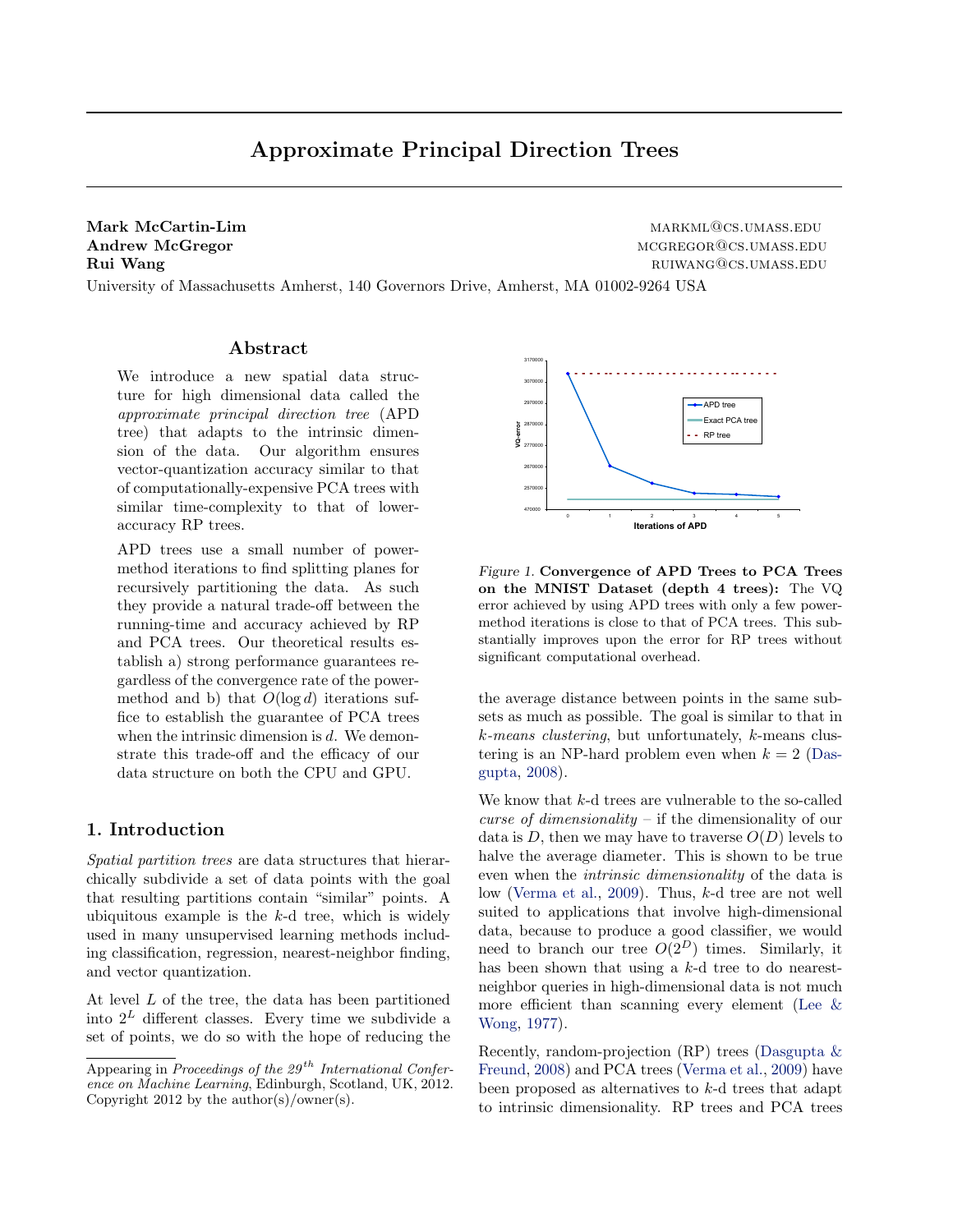

Figure 2. Left:  $k$ -d tree – partitions with hyperplane perpendicular to an axis. Right: PCA tree – partitions with hyperplane perpendicular to the principal direction v.

differ from  $k$ -d trees in that their splitting planes are not restricted to being axis-aligned. Thus, unlike k-d trees, they can adapt to the covariance of the data (see Figure 2).

Of the two choices, RP trees are appealing because they can be computed very efficiently. Each subdivision in an RP tree is determined by a randomly-chosen hyperplane. PCA trees are significantly more expensive to compute, because the normal of each hyperplane is chosen by doing principal component analysis (PCA) on the data to find the principal direction. This requires one to compute the covariance matrix and perform eigendecomposition, or to do singular value decomposition (SVD). However, PCA trees perform significantly better than RP trees at reducing the average diameter, as demonstrated in [\(Verma et al.,](#page-7-0) [2009\)](#page-7-0).

APD Trees. We propose a new spatial partition tree, the approximate principal direction tree or APD trees, which generalize the idea behind RP trees, but perform almost as well as PCA trees when it comes to reducing average diameter with respect to intrinsic dimensionality.

When choosing the normal of the hyperplane, APD trees start with random vectors like RP trees, but then apply a small number of power-method iterations [\(Burden & Faires,](#page-7-0) [2010\)](#page-7-0) to these vectors. The power method is often used in data intensive applications to approximate principal eigenvectors (e.g., Google's PageRank [\(Wills,](#page-7-0) [2007\)](#page-7-0)) and for spectral clustering [\(Lin & Cohen,](#page-7-0) [2010\)](#page-7-0). However, it is important to note that in our application we are not simply concerned with getting a good approximation of the principal eigenvector. Rather, we are finding a hyperplane that will yield a good subdivision. This is important because the power method can be slow to converge when the first principal component has the same variance as the second principal component. However, this is not a concern for us since either component (or some linear combination thereof) would suffice for a good split.

We show strong performance guarantees with only one or two power-method iterations. See Figure [1](#page-0-0) for an empirical illustration. Furthermore, when the intrinsic dimension of a dataset is d, we prove that  $O(\log d)$ power-iterations are sufficient to produce trees that reduce average diameter at the same rate as PCA trees. Again, this is true even when the principal direction is not dominant in the data.

Outline. In Section 2, we present the necessary definitions including that of local covariance dimension [\(Dasgupta & Freund,](#page-7-0) [2008\)](#page-7-0) and what it means for a tree to adapt to intrinsic dimensionality. In Section [3,](#page-2-0) we presents the algorithm for building APD trees. Then, in Section [4,](#page-4-0) we prove that it adapts to intrinsic dimensionality with the average diameter converging at a similar rate to PCA trees. This is further demonstrated by our experimental results (Section [5\)](#page-6-0), which also show that APD tree is much faster than the standard PCA tree algorithm. Finally, we also present a GPU-based implementation, which is even faster.

# 2. Preliminary Definitions

### 2.1. Average Diameter

For a given set of points  $S = \{x_1, \ldots, x_n\} \subset \mathbb{R}^D$  we measure their similarity in terms of the average distance between points in the set. We will use the following notation:

Definition 2.1 (Average diameter of a set of points).

$$
\Delta_a(S) = \frac{1}{|S|} \sqrt{\sum_{x,y \in S} ||x - y||^2}
$$

or equivalently<sup>1</sup>

$$
\Delta_a(S) = \sqrt{\frac{2}{|S|} \sum_{x \in S} ||x - \text{mean}(S)||^2},
$$

where mean(S) =  $\sum_{x \in S} x/|S|$ .

We are interested in partitioning S as  $\{S_1, S_2\}$  such that the average diameter of  $S_1$  and  $S_2$  is small.

Definition 2.2 (Average diameter over two sets).

$$
\Delta_a(S_1, S_2) = \sqrt{\frac{\Delta_a^2(S_1)|S_1| + \Delta_a^2(S_2)|S_2|}{|S_1| + |S_2|}}
$$

.

#### 2.2. Local Covariance Dimension

Several possible definitions of intrinsic dimension are discussed in [\(Verma et al.,](#page-7-0) [2009\)](#page-7-0). The one they use in

<sup>&</sup>lt;sup>1</sup>See, e.g., [\(Dasgupta & Freund,](#page-7-0) [2008\)](#page-7-0).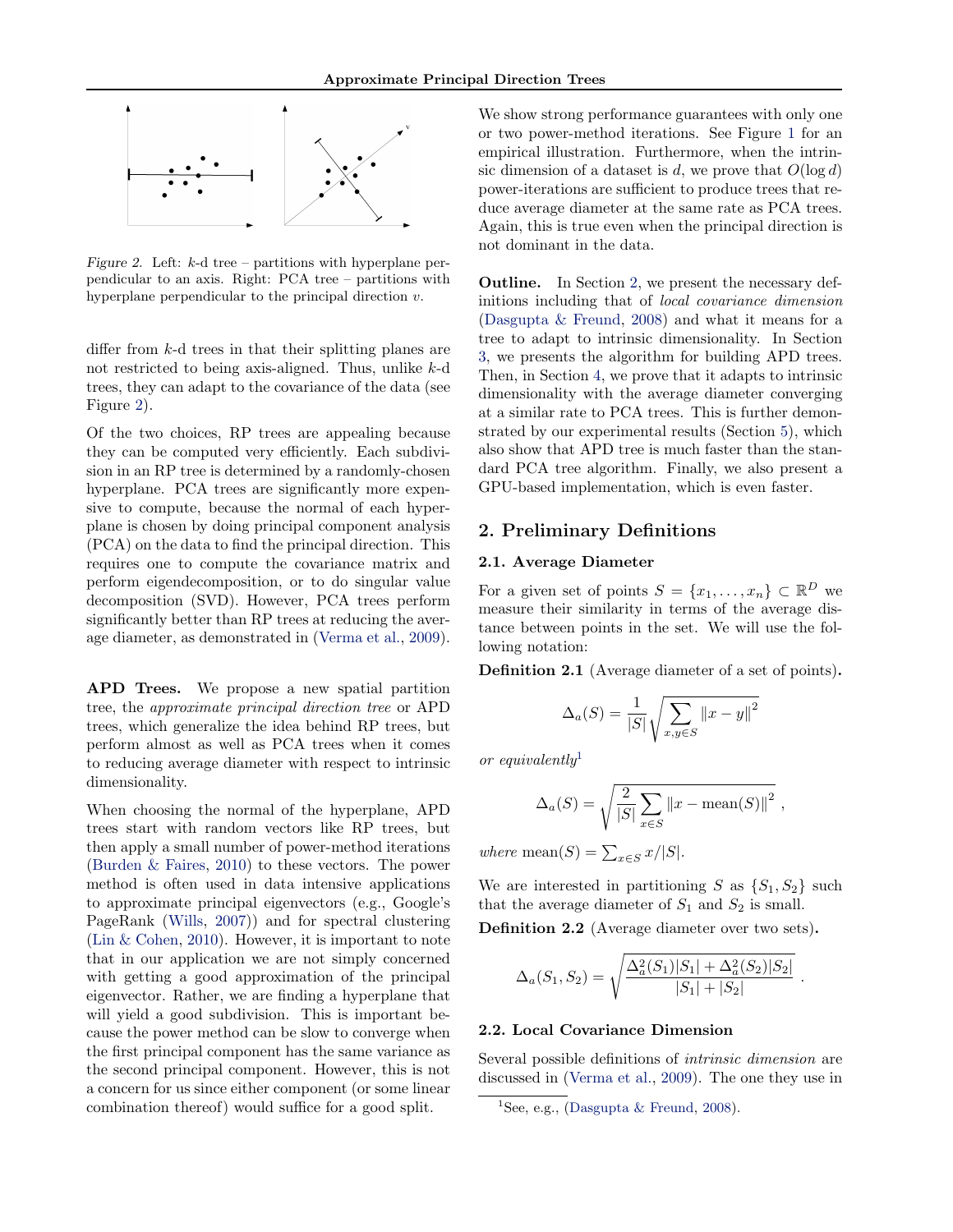<span id="page-2-0"></span>their analysis of RP trees and PCA trees, local covariance dimension is based upon a statistical representation of the data, and is thus well-suited to modeling data from machine learning problems. We will analysis APD trees using the same definition.

Recall that the covariance matrix  $C \in \mathbb{R}^{D \times D}$  of a set of points  $S = \{x_1, \ldots, x_n\} \subset \mathbb{R}^D$  with mean $(S) = 0$ , can be written as  $C = X^T X$  where  $X \in \mathbb{R}^{n \times D}$  is the matrix whose  $i$ -th row equals  $x_i$ . The idea behind local covariance dimension is as follows. The eigenvectors of the covariance matrix form an orthonormal basis for the data. If a small number of the eigenvectors describe almost all the variance in the data, then we know that the data is well represented by the subspace spanned by those eigenvectors. We can think of the dimension of this subspace as being the intrinsic dimension of the data.

Definition 2.3 (Local Covariance Dimension). Let  $\lambda_1 \geq \lambda_2 \geq \ldots \geq \lambda_D$  be the eigenvalues of the covariance matrix of  $S = \{x_1, \ldots, x_n\} \subset \mathbb{R}^D$ . We say S has local covariance dimension  $(d, \varepsilon)$  for  $d \leq D$  and  $0 < \varepsilon < 1$  when

$$
\sum_{i=1}^d \lambda_i \ge (1 - \varepsilon) \sum_{i=1}^D \lambda_i .
$$

Notice that the local covariance dimension is also parametrized by  $\varepsilon$ , which corresponds to how closely the subspace represents the data.

We say a method for partitioning S adapts to the intrinsic dimension of S if the resulting partition  ${S_1, S_2}$  satisfies  $\Delta_a(S_1, S_2) < f(S) \cdot \Delta_a(S)$  where f is independent of  $D$ , the extrinsic dimension.

# 3. The APD Construction

A spatial partition tree is determined by the rule used to partition the points at each node of the tree. Before we discuss the partitioning rule used in APD trees, we review a general template for possible rules. This template is presented in Algorithm 1. If we assume S corresponds to the set of points assigned to a particular node in the tree, then it is obvious that this meta-algorithm can be applied recursively to produce a balanced binary tree.

The tree produced by this meta-algorithm is a hybrid of a BSP tree and a sphere tree [\(Devroye et al.,](#page-7-0) [1996\)](#page-7-0). If  $S$  is considered to contain "outliers", we use a sphere to partition points that are close to the center of the data away from those that are not. We discuss this case further in Section [3.2.](#page-3-0) Otherwise, we use a hyperplane to partition the data. The choice of this hyperAlgorithm 1 Tree construction meta-algorithm

if S has outliers then  $D := \{ ||x - \text{mean}(S)|| \mid x \in S \}$  $S_1 := \{x \in S \mid ||x - \text{mean}(S)|| \le \text{median}(D)\}\$ else Choose  $p \in \mathbb{R}^D$  according to a *splitting rule*  $P := \{x \cdot p \mid x \in S\}$  $S_1 := \{x \in S \mid x \cdot p \leq \text{median}(P)\}\$ end if  $S_2 := S \setminus S_1$ return  $\{S_1, S_2\}$ 

| <b>Algorithm 2</b> APD splitting rule       |  |
|---------------------------------------------|--|
| $p := a$ random vector $s \in \mathbb{R}^D$ |  |
| for $1t$ do                                 |  |
| $q := \sum_{h=1}^n (x_h \cdot p) x_h^T$     |  |
| $p := q/  q  $                              |  |
| end for                                     |  |
| return $p$                                  |  |

plane depends upon a splitting rule, which determines the normal for the hyperplane. Two existing splitting rules are the RP and PCA rules:

- 1. **RP rule:**  $p$  is chosen uniformly at random from the unit sphere in  $\mathbb{R}^D$ .
- 2. **PCA rule:**  $p$  is the principal eigenvector of  $C$ .

As we mentioned earlier, the downside of the PCA splitting rule is that computing  $p$  either requires one to compute the covariance matrix and perform eigendecomposition, or to do singular value decomposition on the data. Both are computationally intensive tasks. On the other hand, applying the RP splitting rule is computationally trivial. However, this splitting rule does not achieve as good accuracy as the PCA splitting rule.

#### 3.1. The New Splitting Rule

The new splitting rule we propose allows us to achieve similar accuracy to that achieved by the PCA rule without the computational overhead. The rule is based on the Power Method [\(Burden & Faires,](#page-7-0) [2010\)](#page-7-0), a wellknown technique for approximating eigenvectors. See Algorithm 2. The technique translates nicely into a parallel algorithm we can implement on the GPU, as we will see in Section [5.](#page-6-0)

**Theorem 3.1.** For  $i \in [D]$ , let  $p_i \in \mathbb{R}^D$  and  $\lambda_i > 0$  be the (normalized) eigenvectors and eigenvalues of the covariance matrix C. If  $s = \sum_{i=1}^{D} \beta_i p_i$  is the initial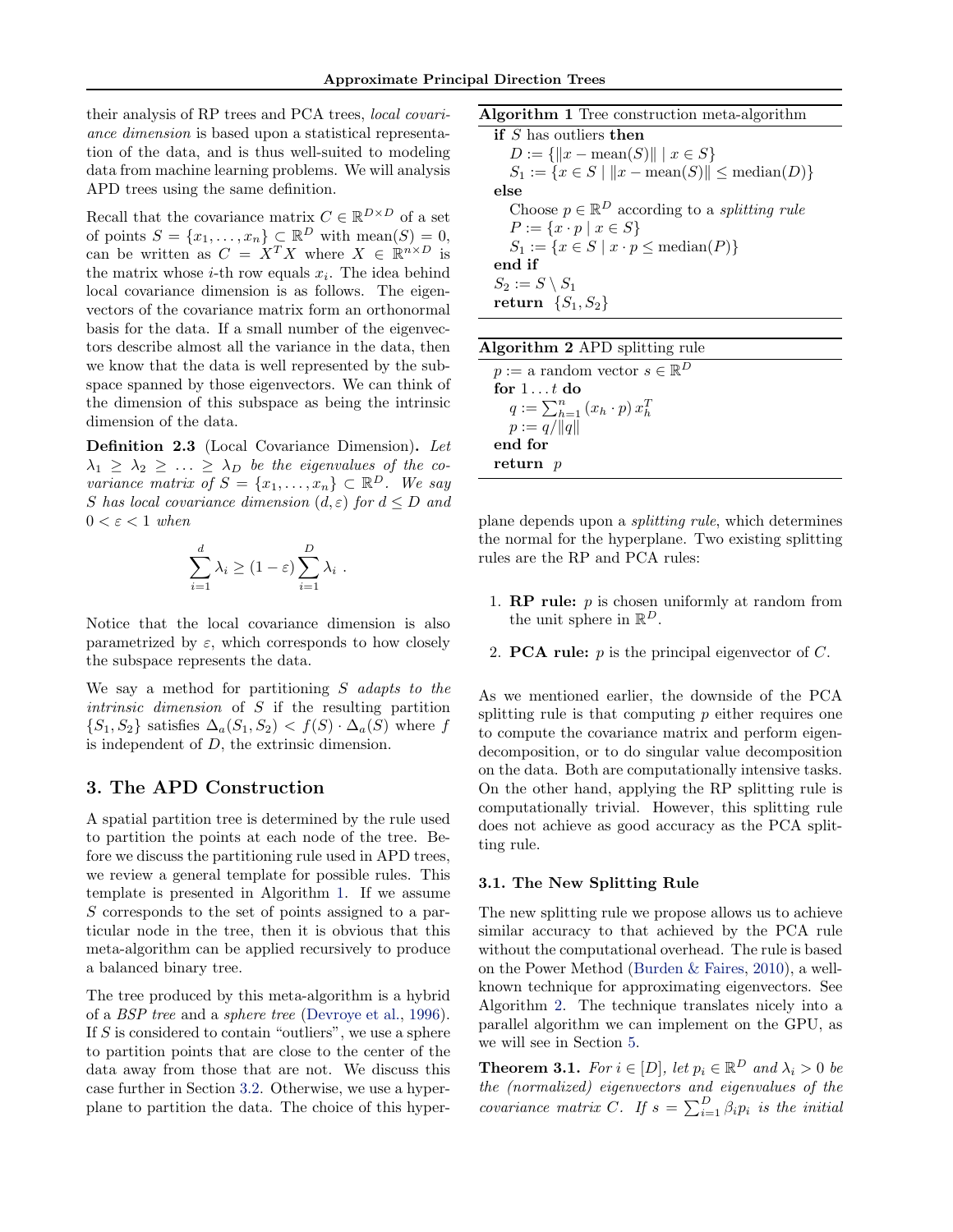<span id="page-3-0"></span>vector used in the APD splitting rule, then the vector returned by the splitting rule is

$$
p = \frac{C^t s}{\|C^t s\|} = \frac{\sum_{i=1}^D \lambda_i^t \beta_i p_i}{\sqrt{\sum_{j=1}^D \lambda_j^{2t} \beta_j^2}}
$$

.

Proof. The result follows from the observation that  $\sum_{h=1}^{n} (x_h \cdot p) x_h^T = (X^T X) p = C p.$ П

Below are two properties of the APD splitting rule:

Generalization of RP and PCA: As t increases, p will converge to the principal eigenvector of the covariance matrix, i.e., the vector we would get if we were to use the PD splitting rule. On the other hand, when  $t = 0$ , p is a random unit vector in  $\mathbb{R}^D$ , and thus equivalent to if we were using the RP splitting rule. So intuitively, using the APD splitting rule gives us a trade-off between the RP splitting rule and the PCA splitting rule.

Doesn't require convergence of power method: It is important to emphasize that the idea behind applying the power method in our setting is not to approximate the principal eigenvector per se. We need the splitting rule to be computed quickly and will primarily be interested in the case when  $t = 1$  or 2. In this case, it is unlikely that the vector returned is similar to the principal eigenvector. For example, the power method converges slowly when the first few principal values are very close to each other. However, this is not an issue in our setting since a few iterations will still ensure that the direction of p has high variance.

#### 3.2. Fast outlier detection

The tree construction meta-algorithm has a special case for they S contains outliers, i.e., when there average distance between points is significantly less than the maximum distance between two points. This is important, because even if we were to find a good hyperplane to split our data, the average diameter of the resulting partitions will still be influenced by the outliers.

Following [\(Dasgupta & Freund,](#page-7-0) [2008;](#page-7-0) [Verma et al.,](#page-7-0)  $2009$ , we say that S has outliers if the maximum depends on the relative size of the average diameter and the maximum diameter:

Definition 3.1 (Outliers). For an user-definable parameter  $c > 0$ , we say S contains outliers if

$$
\Delta^2(S) > c\Delta_a^2(S)
$$

where  $\Delta(S) = \max_{x,y \in S} ||x - y||$ .

It was shown in [\(Dasgupta & Freund,](#page-7-0) [2008\)](#page-7-0) that in the case S has outliers according to this definition, the meta-algorithm (Algorithm [1\)](#page-2-0) still guarantees a constant reduction in average diameter.

**Proposition 3.1.** Suppose  $\Delta^2(S) > c\Delta_a^2(S)$ , so that S is split into  $\{S_1, S_2\}$  as described in Algorithm [1.](#page-2-0) Then the following holds:

$$
\Delta_a^2(S_1, S_2) \le \left(\frac{1}{2} + \frac{2}{c}\right) \Delta_a^2(S)
$$

Unfortunately, it is computationally expensive to use Definition 3.1 to determine if there are outliers, because calculating  $\Delta^2(S)$  involves comparing  $O(|S|^2)$ distances. Instead we proposed a simple variant. For an arbitrary point  $a \in S$ , let  $D(S) = \max_{x \in S} ||x - a||$ . It can easily be shown that  $\Delta(S)/2 \leq D(S) \leq \Delta(S)$ .

Definition 3.2 (Outlier heuristic). S has outliers if

$$
D^2(S) > c\Delta_a^2(S) .
$$

### 3.3. Comparison between splitting rules

We can now state our main theoretical result for the APD splitting rule and contrast it with the analogous results for RP and and PCA trees. Henceforth, we assume that there are no outliers, i.e.,  $\Delta^2(S) < c\Delta_a^2(S)$ .

The following results were shown in [\(Dasgupta & Fre](#page-7-0)[und,](#page-7-0) [2008\)](#page-7-0) and [\(Verma et al.,](#page-7-0) [2009\)](#page-7-0).

**Proposition 3.2.** There exist constants  $c_1, c_2 \in (0, 1)$ such that if S has local covariance dimension  $(d, c_1)$ :

1. RP rule: If p is chosen uniformly at random from the unit sphere in  $\mathbb{R}^D$  then,

$$
\mathbb{E}\left[\Delta_a^2(S_1, S_2)\right] < (1 - c_2/d) \,\Delta_a^2(S) \; .
$$

2. **PCA rule:**  $p$  is the principal eigenvector then,

$$
\Delta_a^2(S_1, S_2) < \left(1 - c_2/k^2\right) \Delta_a^2(S) ,
$$
\nwhere  $k = \frac{1}{\lambda_1} \sum_{i=1}^d \lambda_i$ . Note that  $k \leq d$ .<sup>2</sup>

These results show that RP trees and PCA trees both adapt to intrinsic dimensionality, since the squared average diameter of nodes in the tree is decreasing as a function of d, the local covariance dimension of the data, rather than its extrinsic dimension D.

In the next section we will prove that a similar diameter reduction guarantee holds for APD trees:

 $2k$  can be much less than d. For example, in the MNIST data set  $k^2 < d$  for d larger than 80.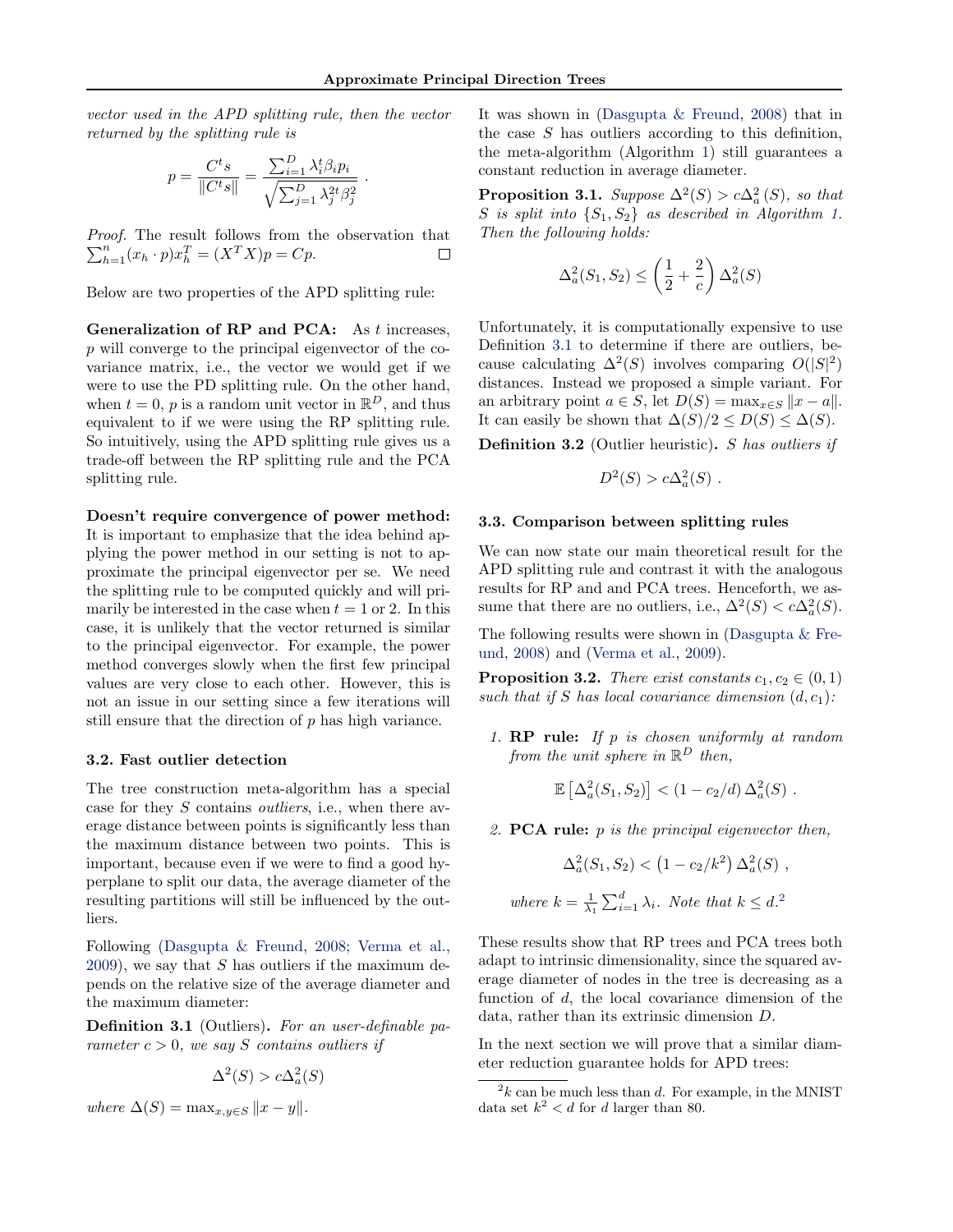<span id="page-4-0"></span>**Theorem 3.2** (Main Result). For  $c_1, \delta \in (0,1)$ , there exists constant<sup>3</sup>  $c_2 \in (0,1)$  such that if

- 1. S has local covariance dimension  $(d, c_1)$  and
- 2.  $p \in \mathbb{R}^D$  is returned by the APD splitting rule with t iterations

then with probability  $1 - \delta$ .

$$
\Delta_a^2(S_1, S_2) < \left(1 - \frac{c_2}{k^2(d-1)^{\frac{2}{2t+1}}}\right) \Delta_a^2(S)
$$

where  $k = \frac{1}{\lambda_1} \sum_{i=1}^d \lambda_i$ .

Note that for  $t = O(\log d)$ , this gives

$$
\Delta_a^2(S_1, S_2) < \left(1 - c_2/k^2\right) \Delta_a^2(S) \;,
$$

i.e., the same improvement as that achieved for PCA trees. However, even for smaller  $t$ , the bound only has a weak dependence on d.

# 4. Theoretical Analysis of APD trees

To prove Theorem [3.2](#page-3-0) we will need to analyze the quantity

$$
V(S, p) = \frac{1}{n} \sum_{x \in S} (x \cdot p)^2
$$

.

For a fixed vector p, observe that  $V(S, p)$  corresponds to the variance of  $x \cdot p$  when x is drawn uniformly at random from S. Intuitively, it makes sense that a good splitting vector is one for which  $V(S, p)$  is large. Specifically, if we can prove a lower bound for  $V(S, p)$ when  $p$  is chosen according to the APD splitting rule, then we can appeal to the following variant of a proposition from [\(Verma et al.,](#page-7-0) [2009\)](#page-7-0).

**Proposition 4.1.** There exist constants  $0 < c_1, c_2 <$ 1 with the following property. Suppose  $\Delta^2(S) \leq$  $c\Delta_a^2(S)$ , so that S is split into  $\{S_1, S_2\}$  using the projection vector p. If S has local covariance dimension  $(d, c_1)$ , then:

$$
\Delta_a^2(S_1, S_2) < \left(1 - \frac{c_2}{k^2} \left(\frac{V(S, p)}{\lambda_1}\right)^2\right) \Delta_a^2(S)
$$

where  $k = \frac{1}{\lambda_1} \sum_{i=1}^d \lambda_i$ .

To lower bound  $V(S, p)$  we prove the following sequence of lemmas that relate  $V(S, p)$  to the eigenvectors  $p_1, \ldots, p_D$  and corresponding eigenvalues  $\lambda_1, \ldots, \lambda_D$  of the covariance matrix C. Recall that  $\lambda_1 \geq \lambda_2 \geq \ldots \geq \lambda_D$  and that the eigenvalues are non-negative since  $C$  is positive semi-definite.

**Lemma 4.1.** For any  $q = \sum_{i=1}^{D} \alpha_i p_i$ ,

$$
V(S,q) = \sum_{i=1}^{D} \lambda_i \alpha_i^2.
$$

Proof.

$$
V(S,q) = \sum_{i=1}^{n} \frac{(x_i \cdot q)^2}{n} = \frac{1}{n} (Xq)^T (Xq) = q^T C q
$$

$$
= \left(\sum_{i=1}^{D} \alpha_i p_i\right)^T \left(\sum_{i=1}^{D} C \alpha_i p_i\right)
$$

$$
= \left(\sum_{i=1}^{D} \alpha_i p_i\right)^T \left(\sum_{i=1}^{D} \lambda_i \alpha_i p_i\right) = \sum_{i=1}^{D} \lambda_i \alpha_i^2
$$

where the last equality follows because the eigenvectors are orthonormal.  $\Box$ 

,

Lemma 4.1 and Theorem [3.1](#page-2-0) imply the next lemma.

**Lemma 4.2.** Let  $p$  be the vector computed by the APD rule after t iterations where  $s = \sum_i \beta_i p_i$  is the initial vector. Then

$$
V(S, p) = \frac{\sum_{i=1}^{D} \lambda_i^{2t+1} \beta_i^2}{\sum_{j=1}^{D} \lambda_j^{2t} \beta_j^2}
$$

.

We now analyze the distribution of the  $\beta_i$  coefficients to prove the next lemma.

**Lemma 4.3.** For any  $\delta < 1$  and  $\lambda_1, \ldots, \lambda_D \geq 0$ , there exists  $c_{\delta} > 0$  with

$$
\mathbb{P}\left[\frac{\sum_{i=1}^{D} \lambda_i^{2t+1} \beta_i^2}{\sum_{j=1}^{D} \lambda_j^{2t} \beta_j^2} \ge c_\delta \frac{\sum_{i=1}^{D} \lambda_i^{2t+1}}{\sum_{j=1}^{D} \lambda_j^{2t}}\right] \ge 1 - \delta ,\quad (1)
$$

if the direction of  $s = \sum_i \beta_i p_i$  is chosen uniformly.

*Proof.* Let  $\{\gamma_i\}_{i\in[D]}$  be independently distributed  $\chi^2$ random variables with one degree of freedom. Then, since the direction of the vector  $\langle \beta_1, \ldots, \beta_D \rangle$  is chosen uniformly at random in the APD rule, we know that

$$
\frac{\sum_{i=1}^{D} \lambda_i^{2t+1} \beta_i^2}{\sum_{i=1}^{D} \lambda_i^{2t} \beta_i^2} \sim \frac{\sum_{i=1}^{D} \lambda_i^{2t+1} \gamma_i}{\sum_{i=1}^{D} \lambda_i^{2t} \gamma_i} = \frac{\sum_{i=1}^{D} \mu_i^{2t+1} \gamma_i}{\sum_{i=1}^{D} \mu_i^{2t} \gamma_i} ,
$$

where  $\mu_i = \lambda_i/\lambda_1$  so that  $1 = \mu_1 \geq \mu_2 \geq \cdots \geq \mu_D$ . This follows because a) a random point on the unit sphere can be sampled by choosing each coefficient according to the standard normal distribution and then

<sup>&</sup>lt;sup>3</sup>Where  $c_2 \propto c_\delta^2 (1-c_1)^4$  and  $c_\delta$  is at worst polynomial in δ and the corresponding percentile of the  $\chi^2$  distribution. Empirically, it suffices for  $c_{\delta} = 1/3$  when  $\delta = 0.01$ .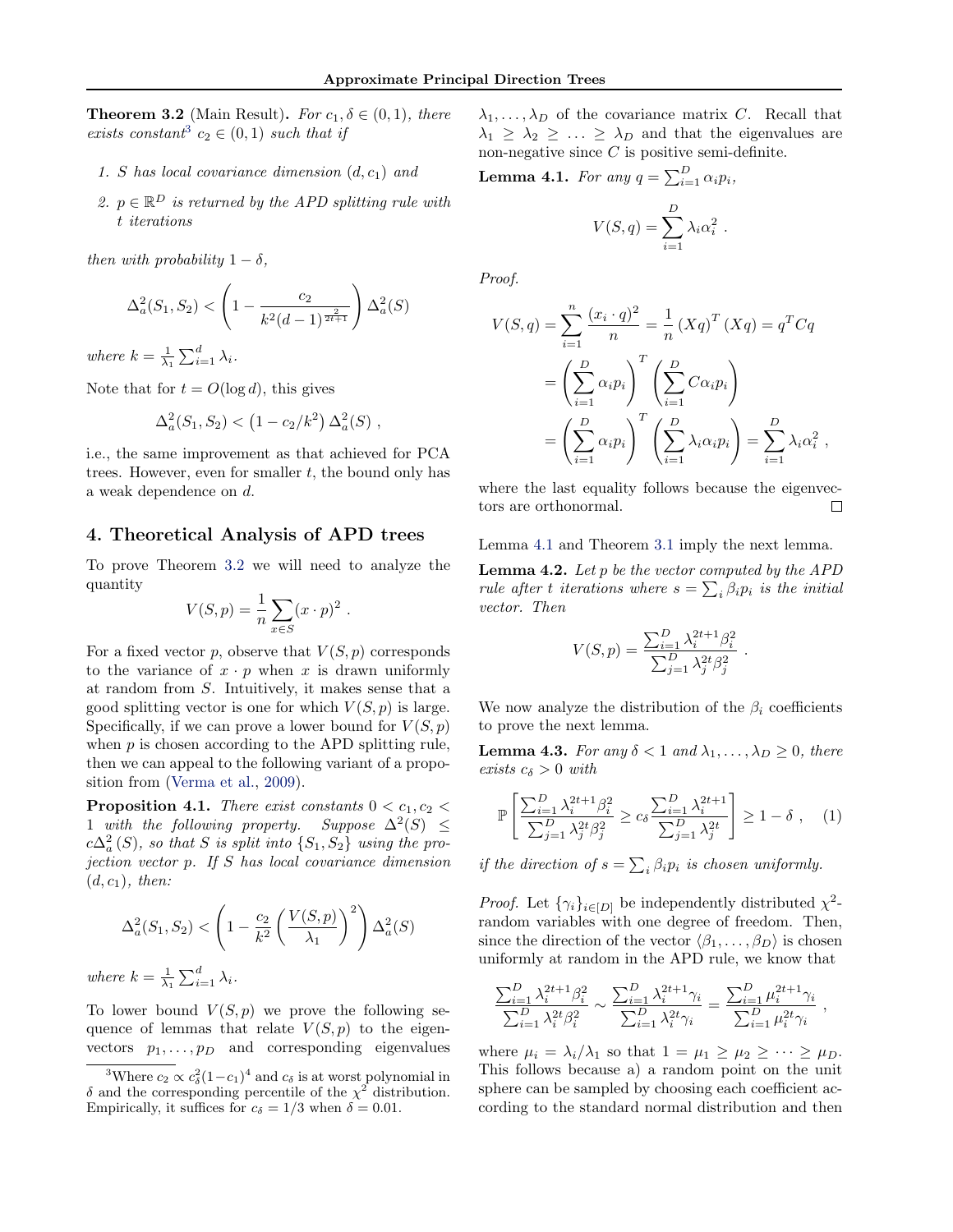renormalizing [\(Muller,](#page-7-0) [1958\)](#page-7-0); and b) the square of a variable with standard normal distribution has the  $\chi^2$ distribution with one degree of freedom.

The lemma follows by the union bound if we can show that there exist constants  $c_1, c_2 > 0$  such that:

$$
\mathbb{P}\left[\sum_{j=1}^{D} \mu_j^{2t} \gamma_j \ge c_1 \sum_{j=1}^{D} \mu_j^{2t}\right] \le \delta/2 \tag{2}
$$

$$
\mathbb{P}\left[\sum_{i=1}^{D} \mu_i^{2t+1} \gamma_i \le c_2 \sum_{i=1}^{D} \mu_i^{2t+1}\right] \le \delta/2 \tag{3}
$$

.

since then Eq. [1](#page-4-0) holds with  $c_{\delta} = c_2/c_1$ .

For the first inequality, note that  $\mathbb{E}[\gamma_i] = 1$  (expectation of  $\chi^2$  distribution) and hence

$$
\mathbb{E}\left[\sum_{j=1}^D\mu_j^{2t}\gamma_j\right] = \sum_{j=1}^D\mu_j^{2t}
$$

Therefore Eq. 2 follows from an application of the Markov inequality with  $c_1 = 2/\delta$ .

For the second inequality there are two cases. First suppose that  $\sum_{i=1}^{D} \mu_i^{2t+1} \leq 16/\delta$ . Using the inverse CDF of the  $\chi^2$  distribution, we can compute  $\sigma$  where  $\mathbb{P}[\gamma_1 \leq \sigma] = \delta/2$ . Then note that,

$$
\sum_{i=1}^{D} \mu_i^{2t+1} \gamma_i \ge \gamma_1 \ge \sigma \ge \frac{\delta \sigma}{16} \sum_{i=1}^{D} \mu_i^{2t+1}
$$

where the second inequality ( $\gamma_1 \geq \sigma$ ) holds with probability at least  $1 - \delta/2$ .

Alternatively, suppose that  $\sum_{i=1}^{D} \mu_i^{2t+1} \geq 16/\delta$ . Then, appealing to the Chebyshev inequality given that

$$
\mathbb{V}\left[\sum_{i=1}^D \mu_i^{2t+1} \gamma_i\right] = 2 \sum_{i=1}^D \mu_i^{4t+2} \le 2 \sum_{i=1}^D \mu_i^{2t+1},
$$

we conclude

$$
\mathbb{P}\left[\sum_{i=1}^D \mu_i^{2t+1} \gamma_i \le \frac{1}{2} \sum_{i=1}^D \mu_i^{2t+1}\right] \le \frac{8 \sum_{i=1}^D \mu_i^{2t+1}}{(\sum_{i=1}^D \mu_i^{2t+1})^2} \le \frac{\delta}{2}.
$$

This establishes Eq. 3 with  $c_2 = \min(\delta \sigma/16, 1/2)$ .  $\Box$ 

**Lemma 4.4.** For  $S = \{x_1, \ldots, x_n\} \in \mathbb{R}^D$  with local covariance dimension  $(d, \varepsilon)$  with mean $(S) = 0$ .

$$
\frac{\sum_{i=1}^{D} \lambda_i^{2t+1}}{\sum_{j=1}^{D} \lambda_j^{2t}} \ge (1-\varepsilon) \frac{\sum_{i=1}^{d} \lambda_i^{2t+1}}{\sum_{j=1}^{d} \lambda_j^{2t}}.
$$

*Proof.* Since  $\sum_{i=1}^{D} \lambda_i^{2t+1} \geq \sum_{i=1}^{d} \lambda_i^{2t+1}$ , it suffices to show that  $\sum_{j=1}^d \lambda_j^{2t} \ge (1-\varepsilon) \sum_{j=1}^D \lambda_j^{2t}$ .

From Definition [2.3,](#page-2-0) it follows that  $\sum_{j=1}^{d} \lambda_j \geq$  $(1-\varepsilon)\sum_{j=1}^D\lambda_j$  and therefore  $\varepsilon\sum_{j=1}^d\lambda_j \geq$  $(1 - \varepsilon) \sum_{j=d+1}^{D} \lambda_j$ . And hence, it follows that:

$$
\varepsilon \sum_{j=1}^{d} \lambda_j^{2t} \ge \varepsilon \sum_{j=1}^{d} \lambda_j \lambda_d^{2t-1} \ge (1 - \varepsilon) \sum_{j=d+1}^{D} \lambda_j \lambda_d^{2t-1}
$$

$$
\ge (1 - \varepsilon) \sum_{j=d+1}^{D} \lambda_j^{2t}
$$

and therefore  $\sum_{j=1}^d \lambda_j^{2t} \ge (1-\varepsilon) \sum_{j=1}^D \lambda_j^{2t}$ .  $\Box$ 

**Theorem 4.1.** Let  $p$  be the vector computed by the APD rule after  $t \geq 1$  iterations. Then with probability  $1 - \delta$ , there exists a constant  $c_{\delta} > 0$  such that

$$
V(S, p) \ge \lambda_1 c_{\delta} (1 - \varepsilon) \frac{1 + 2t}{1 + 2t + 2t^{\frac{2t}{2t+1}} (d-1)^{\frac{1}{2t+1}}}.
$$

*Note this implies*  $V(S, p) \geq \lambda_1 c_{\delta} (1 - \varepsilon) (d - 1)^{\frac{1}{2t+1}} / 2$ .

*Proof.* Let  $\alpha = 1/(2t)$ . By Lemmas [4.2,](#page-4-0) [4.3,](#page-4-0) and 4.4, if we set  $\mu_i = \lambda_i^{2t} / \lambda_1^{2t}$ , we get

$$
\frac{V(S,p)}{c_{\delta}(1-\varepsilon)} \geq \frac{\sum_{i=1}^{d} \lambda_{i}^{2t+1}}{\sum_{j=1}^{d} \lambda_{i}^{2t}} \n= \frac{\sum_{i=1}^{d} \mu_{i}^{1+\alpha}}{\sum_{j=1}^{d} \mu_{i}} \n\geq \min_{1\geq\mu_{2},...,\mu_{d}} \frac{1+\sum_{i=2}^{d} \mu_{i}^{1+\alpha}}{1+\sum_{j=2}^{d} \mu_{i}} \n\geq \min_{1\geq\mu_{2},..., \mu_{d}\geq 0} \frac{1+(d-1)\sum_{j=2}^{d} (\frac{\mu_{i}}{d-1})^{1+\alpha}}{1+\sum_{j=2}^{d} \mu_{i}} \n\geq \min_{\mu\geq 0} \frac{1+(d-1)^{-\alpha} \mu^{1+\alpha}}{1+\mu} \n\geq \min_{\mu\geq 0} \frac{1+(d-1)^{-\alpha} \mu^{1+\alpha}}{1+(d-1)^{-\alpha} \mu^{1+\alpha}+\mu},
$$

where the third last inequality follows from the convexity of the function  $x^{1+1/(2t)}$  and the second last inequality follows by setting  $\mu = \sum_{j=2}^{d} \mu_i$ .

By analyzing the derivatives, it can be verified that

$$
f(u) = \frac{1 + \mu^{1 + \alpha} / (d - 1)^{\alpha}}{1 + \mu^{1 + \alpha} / (d - 1)^{\alpha} + \mu}
$$

has a unique minimum at  $u = ((2t)^{2t} (d-1))^{1/(2t+1)}$ . Substituting in this value establishes the theorem.  $\Box$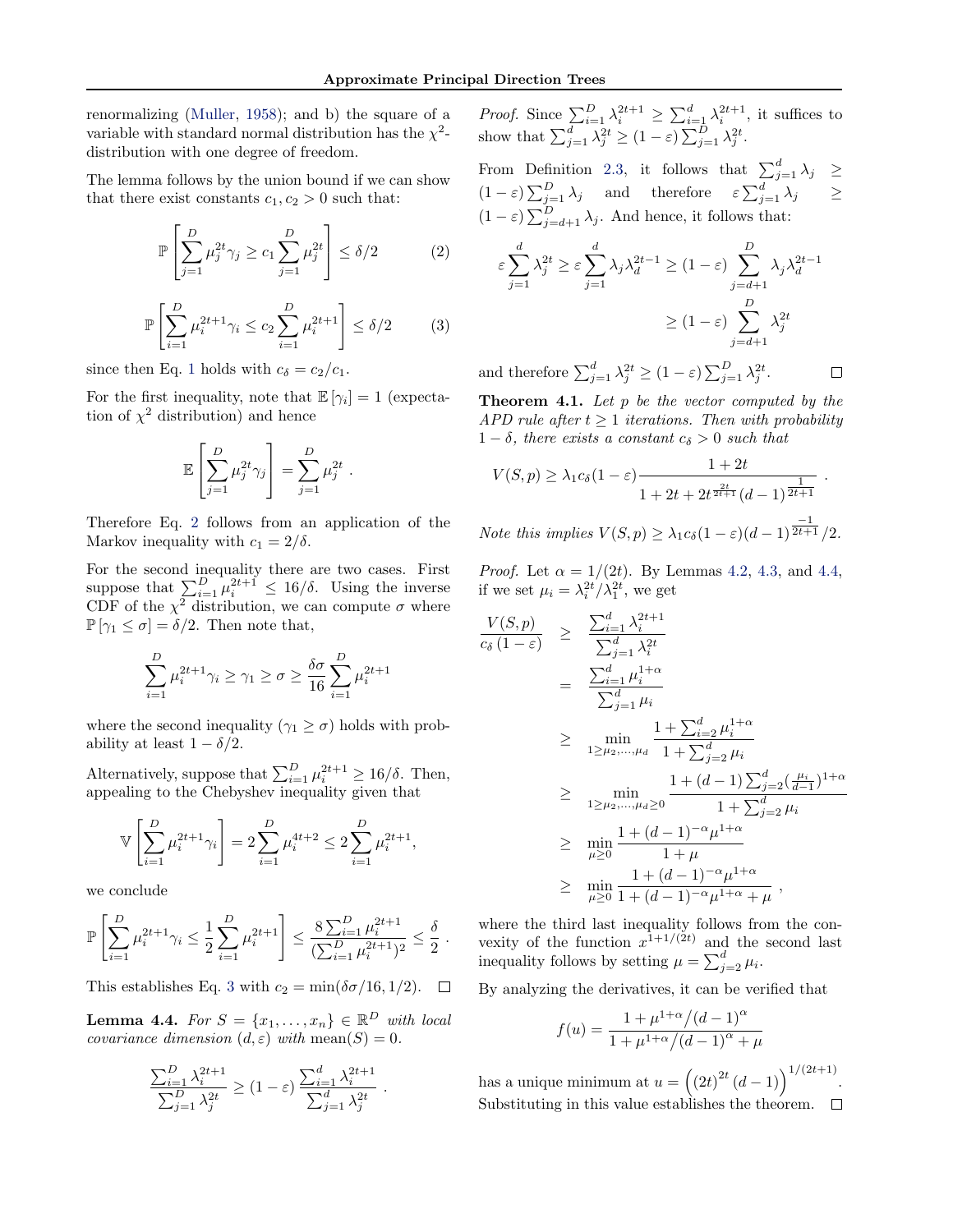<span id="page-6-0"></span>

Figure 3. Compare VQ-error of RP, PCA and APD trees on the synthetic, MNIST, and Protein homology data sets. Each graph plots the decay of the VQ-errors (averaged over 15 runs) as the depth of the tree increases. For APD trees, we show results for one, two, and three power iterations. RP tree is equivalent to using no power iteration. Note that the differences between APD trees and PD trees are small, and using 1 iteration already provides very good quality.

Table 1. Timing of our CPU and GPU APD tree implementations on three data sets. t denotes the number of power iterations  $(t = 0$  is equivalent to RP). In all cases, the tree is subdivided to depth 4. The GPU implementation generally achieve 5 ∼ 12× speedup over the CPU version, both of which are written in MATLAB. Note that each additional power iteration incurs only small extra cost. We also show the timing of a CPU PCA tree implementation for comparison.

| Data set  |                     | CPU timing (seconds) |      |      |      |         | GPU timing (seconds) |            |      |        |         |      |
|-----------|---------------------|----------------------|------|------|------|---------|----------------------|------------|------|--------|---------|------|
| Name      | Size                | $t=0$                |      |      | t=3  | $t = 4$ | PCA                  | t≡U        | t.=  | $:= 2$ | $t = 3$ | í.—4 |
| Synthetic | $10K \times$        | 4.88                 | 4.94 | 5.00 | 5.06 | 5.12    | 22.6                 | $\rm 0.41$ | 0.43 | 0.45   | 0.47    | 0.49 |
| MINIST10K | $10K \times 784$    | 3.58                 | 3.62 | 3.66 | 3.70 | 3.75    | 12.9                 | $\rm 0.31$ | 0.33 | 0.35   | 0.36    | 0.39 |
| KDDCup04  | 74<br>$285K \times$ | 16                   | 5.18 | 5.29 | 5.44 | 5.60    | 33.0                 | $1.01\,$   | 1.26 | .49    | . 79    | 1.95 |

.

## 5. Experimental Results

We compare the quality of APD trees to that of RP trees and PCA trees by measuring the vector quantization error (VQ-error). In vector quantization, the goal is to map all vectors (or points) in a given data set to a small number of representative vectors (or points). This can be done with a spatial partitioning tree – the points belonging to each partition are represented by the average of the points in that partition. Following this, the VQ-error is defined as the average squared representation error. Specifically, if  $S_1, S_2, \ldots, S_{2^{\ell}}$  are the sets of points associated with the leaves of a tree T of depth  $\ell$ , then

$$
VQ_T(S) = \sum_{i=1}^{2^{\ell}} \sum_{x \in S_i} \frac{||x - \text{mean}(S_i)||^2}{|S|} = \sum_{i=1}^{2^{\ell}} \frac{|S_i| \Delta_a^2(S_i)}{2|S|}
$$

We try to closely replicate the experiments done in [\(Freund et al.,](#page-7-0) [2008\)](#page-7-0), using the same kind of datasets and the same parameters. We ran our experiments on a synthetic dataset and the MNIST test dataset. Additionally we use a protein homology dataset from the KDD Cup 2004 data mining competition.

As in [\(Freund et al.,](#page-7-0) [2008\)](#page-7-0), the synthetic dataset consists of 10,000 points, each a 1,000-d vector and generated as follows: choose a peak value  $p$  uniformly randomly from [0, 1], and then generates the coordinates of the point from the normal distribution  $N(p, 1)$ . The MNIST test dataset is a set of 10,000 images of handwritten digits, each of which has been normalized to  $28 \times 28$  pixels, and is thus a 784-d vector. The protein homology dataset consists of pairs of proteins that have been tested for homology. It contains 285,409 data points, each of which is a 74-d vector.

For RP trees and APD trees, we perform 15 runs of each experiment, and calculated the average VQ-error. For PCA trees, we only needed to run each experiment once since there is no randomization in that algorithm. The results are shown in Figure 3. Each curve plots the decay of average VQ-errors as the depth of the tree increases. For APD trees, we show results of applying 1, 2, and 3 power iterations. RP tree is equivalent to applying no power iteration. The quality differences between APD trees and PCA trees are small, while the differences of RP trees with them are much more visible. Note that using 1 power iteration in APD trees already provides very good quality and gives the the biggest drop in VQ-error from RP trees.

GPU Implementation of APD Trees. Our APD tree algorithm is well-suited for parallel computation